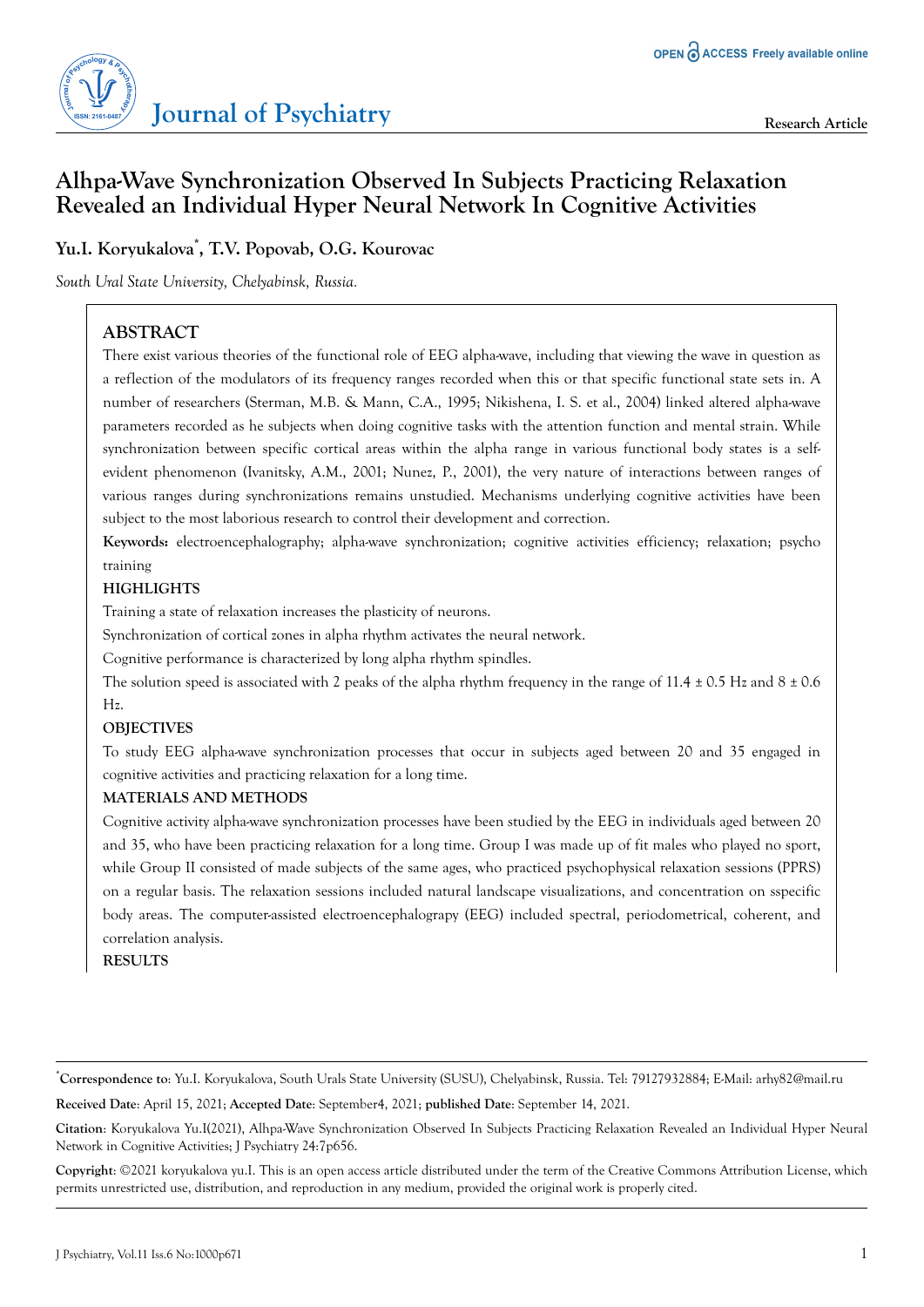The research results suggest that relaxation sessions enhance the alpha-wave spectral power in the subjects both while at rest and while doing cognitive tasks. Alpha-wave synchronization covers more cortical areas, including frontal and central areas of both of the brain hemispheres in a subject being engaged in cognitive activities. Cognitive activities efficiency was higher in those practicing PPRS than in those who did not practice them. Criteria for alpha-wave synchronization have been identified in the subjects who demonstrated high efficiency in solving cognitive tasks, with their EEG patterns having long spindles and short spans in between, and two EEG alpha-wave frequency peaks within a range between  $11.4 \pm 0.5$  Hz and  $8 \pm 0.6$  Hz.

A conclusion has been made that the synchronization criteria identified can be of a diagnostic and prognostic significance in estimation of cognitive functions.

# **INTRODUCTION**

There exist various theories of the functional role of EEG alphawave, including that viewing the wave in question as a reflection of the modulators of its frequency ranges recorded when this or that specific functional state sets in. E.g., (Bundzen, P.V., 2000; Gorev, A. C., 2012; Popova, T. V. et al., 2014) observed a slowwave alpha-wave range of 7 to 9 Hz during relaxation sessions; (Klimesh, W., 2007; Moretti, D.V. et al., 2007) observed that there were predominantly high-frequency alpha-waves between 11 and 13 Hz in subjects being engaged in cognitive activities. A number of researchers (Sterman, M.B. & Mann, C.A., 1995; Nikishina, I. S. et al., 2004) linked altered alpha-wave parameters recorded as he subjects when doing cognitive tasks with the attention function and mental strain.

Alpha-wave modulation is initiated by the activity of the thalamic nuclei via the thalamocortical radiations (Jones, E.G. et al., 2000), as well as by the activity of pyramidal neurons and interneurons (Castro-Alamancos, M. A. et al., 2007; Ascoli, G.A. et al. 2008). The activation of an extensive neural network sprawling from the thalamus to the cerebral cortex safeguards the synchronization between activities of various cortical areas within the alpha-wave range, which can be observed, e.g., during an onset of relaxation states (Gorev, A.C., 2009; Popova, T. V. &Koryukalov, Y. I. 2014). The striatum plays a role in selective activation of thalamocortical connections required to accomplish a "task proposed" (Aleksandrov, Y. I.,&Anokhin, K. V., 2008, 2015).

While synchronization between specific cortical areas within the alpha range in various functional body states is a self-evident phenomenon (Ivanitsky, A.M., 2001; Nunez, P., 2001), the very nature of interactions between ranges of various ranges during synchronizations remains unstudied. Mechanisms underlying cognitive activities have been subject to the most laborious research by (Sviderskaya, N. E., &Korolkova, T. A., 1996,1987; Bushov, Y. V., 2007, 2009), who were able to observe spatial synchronizations between electrical activity of the brain at various alpha-wave frequencies by coherent analysis.

An increase in the spectral power of beta-1-range waves is also observed (Kozlova, I. Y., 2010) amid bioelectrical activity that occurs at one frequency while a subject is being successful with cognitive activities. According to(Korobeynikova, I. I., 2012), the efficient memorization of tasks of the same complicity also depends on the electrical activity synchronization level within the alpha band.

Understanding how bioelectrical activity of the brain functions in a subject engaged in cognitive activities will provide a basis under further elaboration on brain cognitive processes theory, and search for techniques for the cognitive process improvement, including those that occur under extreme stresses.

# **RESEARCH METHOD**

Group I subjects were higher education institution students and graduates aged between 20 and 35, fit, and not playing any sport. Group II consisted of subjects of the same ages, who regularly practiced psychophysical relaxation session (PPRS).The research was conducted on voluntary informed consent of the subjects, in compliance with the Protocol approved by the Ethical Board of the Russian Academy of Sciences.

Relaxation is one of the primary means of psychophysical alleviation, including that provided to subjects when they are doing cognitive activities. Research of bioelectrical processes that occur in the brain provides understanding of mechanisms that underlie the impact of relaxation on cognitive process efficiency. The subjects commenced a PPRS, following the instructor's verbal cues. Relaxation exercises included arbitrary muscle relaxation while visualizing scenic natural landscapes. As soon as feelings of relaxation set in 2 or 3 minutes into the session, the subjects, following the instructor's lead, concentrated on their backbones and imagined flows of energy travel upwards out of their solar plexuses as they inhaled and to their pineal glands in their brains as they exhaled.

Multichannel EEGs were recorded by means of a "Encephalan-EEGR-19/26" in the modification of "Mini" (European certificate CE 538571 British Institute of Standards, BSI), from eight and sixteen cup electrodes connected to ear electrodes and positioned in accordance with the 10-20 system. The functional tests were as follows: background record (BR), open eyes test (OE), eyes closing (EC), solving arithmetical problems where they were to subtract 5 and 2 from 200 in turns, as well as the Torrens verbal test for compiling a set of words from a set of letters (Tunic, E.E. 1998). The EEG sampling rate was 250 Hz. Computer-assisted EEG included spectral, periodometrical, coherent, and correlation analyses conducted by using the software provided by the manufacturer company.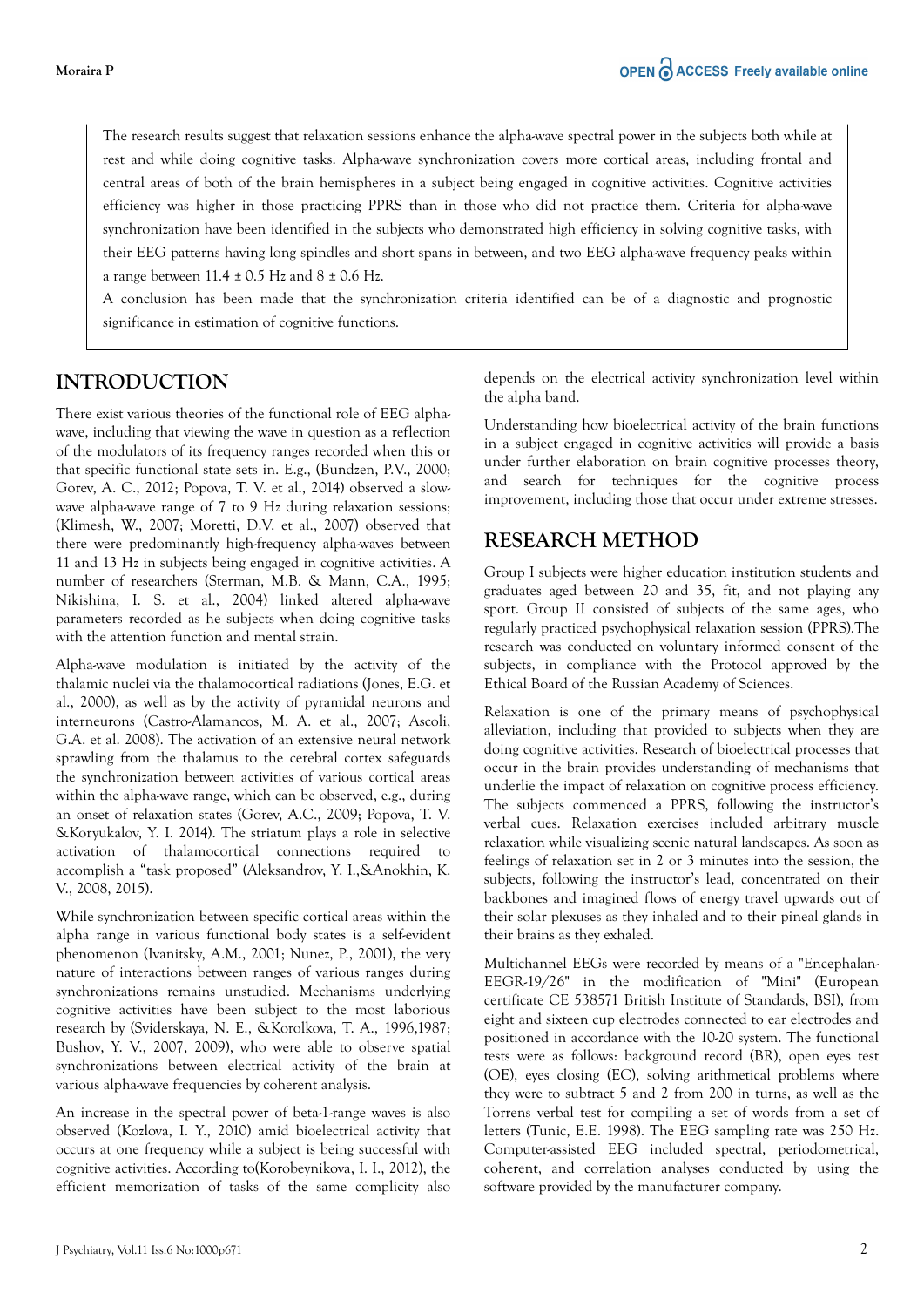Registration was carried out in telemetric mode - to the computer's memory via the Bluetooth interface at the following leads: EEG\_Fp1, Fp2, F3, F4, F7, F8, C3, C4, T3, T4, T5, T6, P3, P4, O1, O2 with sensitivity settings 70  $\mu$ V / mm and a sweep speed of 30 mm / s. The frequency step was 0.25 Hz. The EEG record was automatically scanned for artifacts that were resolved using a regression procedure. Areas with an amplitude of more than 180 μV within a window of 650 ms were noted as a bad channel, areas with an amplitude of more than 140 μV were considered as a motor artifact, and more than 60 μV as a visual and muscular artifact. The selection of EEG data was carried out according to the epochs corresponding to the fulfillment of tasks. For each era, a spectrogram was calculated (squared modulus of the Fourier transform). The Fourier transform decomposes the signal into a number of harmonic components without any loss of information. Each harmonic includes three parameters: amplitude, initial phase and frequency. "Bulletin of Psychophysiology" No. 3 2019 26 The dependence of the amplitude and phase of harmonics on frequency is called the spectrum (Kulaichev A.P. 2007). Noisy eras reduced.

## **METHODS AND EQUIPMENT USED**

Torrens verbal test for composing words from a set of letters (Tunic E.E., 1998). A mind subtraction test. Subjects within 90 seconds subtracted in their minds from 200 alternately 2 and 5 with pronouncing the results. Following the results of 90 seconds, the result was recorded. Electroencephalographrecorder, computerized portable "Encephalan-EEGR-19/26" in the modification "Mini" (European Certificate CE 538571 of the British Institute of Standards, BSI) for stationary use of the ABP-10 patient unit. Statistical data processing was implemented on the basis of standard IBM SPSS Statistics 22. The spectral power parameters were calculated over the entire EEG frequency range (0-40 Hz). To identify inter-level differences in the EEG power spectrum, the nonparametric Wilcoxon test was used for dependent samples, since the average power spectrum did not correspond to the normal distribution (Shapiro-Wilk test).

## **RESULTS AND DISCUSSION**

Analysis of the background bioelectrical activity of the brain conducted while at rest with the eyes open (EO) suggests that there were certain differences between the subjects of the two Groups. E.g., EEG discovered alpha-wave activity in the initial (background) state (BR) in almost all of Group II subjects who practiced PPRS, in sharp contrast to Group I, where the same alpha-wave activity was only found in 1/3 of the subjects who practiced no relaxation, their average alpha-wave amplitude being 15 to 20 μV, the alpha-wave index ranging between 5 and 15%, in sharp contrast to Group II, the PPRS Group, where the amplitude in question and the alpha-wave index were higher by 25 to 40 % on average and were 20 to 35  $\mu$ V and 15 to 45% respectively.

The dominant alpha-wave frequency was 10 to 0.5 Hz in both Groups, with the second power peak detectable from EEG spectral analysis at frequencies between  $8 \pm 0.8$  Hz in the frontocentral deflections in Group II subjects (those practicing PPRS). Based on the presence of two alpha-wave peaks found in the same EEG deflections, it is fair to assert that activity in a number of alpha-wave generators can be observed while at rest in subjects who practice relaxation sessions.

The spectral analysis of the alpha-wave activity in Group II subjects as they were doing EC tests suggested that alpha-waves had the same power everywhere while being dominant in both occipital and fronto-central deflections, see Fig. 1 below. Alphawave activity was predominant in the occipital areas and in the left hemisphere deflections in the subjects who practiced no relaxation sessions (Group I).

**Figure1: Alpha-wave power in frontal areas of the cortical hemispheres of subjects doing EC tests (The specter and the frequencies, М:2). The diagram on the left (А) – Group I; the diagram on the right (В) –Group II. Abbreviations used here: Fp1, Fp2 – frontal; C3,C4 – central; T3, T4 – temporal; and O1, O2 – occipital deflections**



#### А В

The lengths of alpha-wave spindles was 20 to 35% longer on average, with spans between being much shorter in 2/3 of Group II subjects (the PPSR Group), in sharp contrast to those found in Group I subjects.

Thus, background records typically find alpha-wave activity with a high wave index in frontal deflections and a second slowfrequency peak within the alpha-wave spectrum in the subjects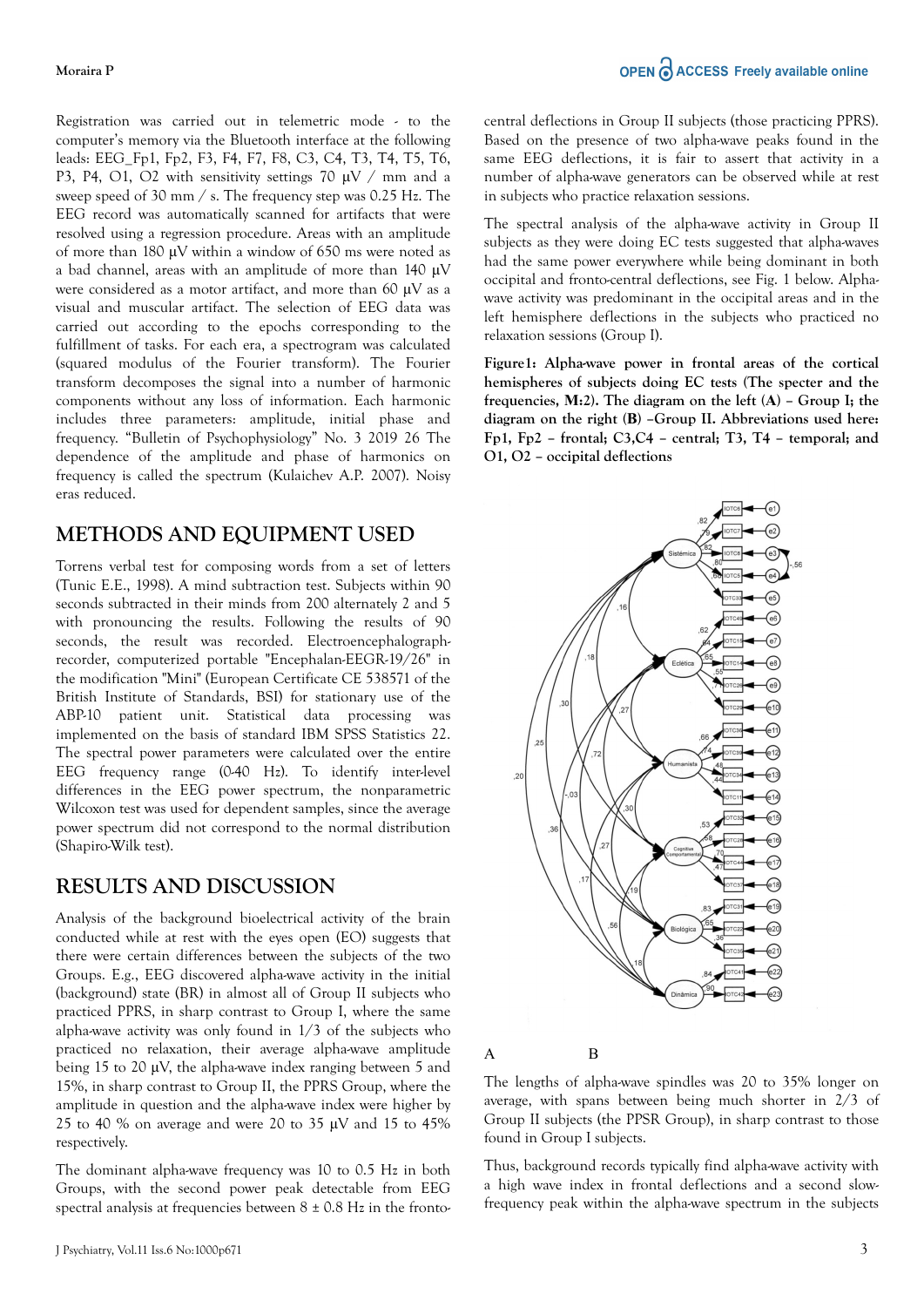#### **Moraira P**

who practice relaxation as they are doing EO tests, in contrast to those who practice no relaxation sessions. Alpha-waves of Group II (the PPSR Group) subjects come in the shape of patterns of long spindles with short spans in between, in contrast to those of Group I subjects.

Spectral and correlation analysis of bioelectrical activity of the brain while doing mental subtraction cognitive tests also discovered that there were certain differences between the Group I and Group II subjects. E.g., there was no increase in the alpha-wave activity in a majority of Group I subjects, except for those who were first to solve the task proposed; on the contrary, a considerable increase in the alpha-wave activity was discovered in those successful subjects, its amplitude being increased in the centro-occipital deflections of the right hemisphere, while the centro-parietal areas of the left hemisphere were the dominant alpha-range deflections in the rest of Group I subjects.

On the contrary, a consistent increase in the alpha-wave activity in the fronto-central and temporal deflections of predominantly right hemispheres was discovered in Group II (the PPRS Group) subjects (those practicing regular relaxation sessions) as they were doing mental subtraction cognitive tests.

The correlation analysis findings suggest that a substantial increase in the alpha-wave activity was discovered in the frontocentral and temporal deflections of both hemispheres in Group II subjects (the PPRS Group), see Fig. 2 below, where the first alpha-wave peak was found within the range between 11 and 12 Hz, and the second one – within the range between  $8 \pm 0.6$  Hz, whereas no increase in the alpha-wave activity was found in any of Group I subjects, their alpha-wave activity hovering around 10 to 11 Hz.

**Figure 2**: The alpha-wave values for mental subtraction tests done by Group II (the PPRS Group) 2018 sec, 196ms, М:2 (Autocorrelation function)



EEG coherent analysis suggest that Group I subjects (the PPRS Group) have significant interhemispheric brain connections within the frontal and central deflections as they are being engaged in cognitive activities, in contrast to Group I subjects who practice no PPRS. It is a fact of interest that a decrease in the coherence between interhemispheric brain connections is found in all EEG deflections in the high-frequency beta-wave range that is inherent to cognitive activities.

Of all Group I subjects, the increase in the beta-wave power was highest in high-frequency mode in those who were best at doing the tests – that is, were faster at doing mental subtractions than the Group average. In Group II, the high-frequency beta-wave values were indicative of an increased wave index in the frontotemporal and occipital deflections in most of the subjects. Betawaves, as well as alpha-waves, commonly predominated in the frontal deflections of the right hemisphere, and in the temporal and/or occipital deflectionsof the left one.

In is worth noting that the subjects having beta-wave dominant in their frontal areas of both of the brain hemispheres have proved the most efficient at doing cognitive tests. Most of Group II subjects (the PPRS Group) were 10 to 15% more efficient at doing the task than Group I subjects, with only one of them losing count, while four of Group I subjects produced wrong results.

These successful subjects have formed a hyper-neural network (Fig 4), which is characteristic of the subjects, namely, those who practice psychophysical exercises for concentration and relaxation with visualization of an educational nature.

Alpha-wave synchronization followed by its generalization (see Fig. 3 below) with its spectral power increased predominantly in deflections F1, F2, C3, C4, T4, O1, and О2 can be observed in all of the subjects as they are doing relaxation exercise that involve concentration on the backbone and the pineal gland.

### **Analysis results mapping (Amplitude, μV).(Т. Sh-ev, age 19, the PPRS Group)**

**Figure 3:** Alpha-wave generalization during a PPRS.



A relaxation exercise session lasted for 10 to 12 minutes, with an increase in the spectral power of the medium-frequency alphawave detectible by EEG (9 to 10.5 Hz) in the tempo-occipital deflections of the right hemisphere in the first 2 or 3 minutes, and in the left-hemispheric fronto-temporal and righthemispheric fronto-central deflections 3 to 7 minutes into a session. An increase in the slow-frequency alpha-wave (7 to 9 Hz), often accompanied by alpha-wave generalization, could be detected while at the final stage – 6 to 8 minutes into a session.

**Figure 4:** Ahyper-neuralnetwork for solving creative cognitive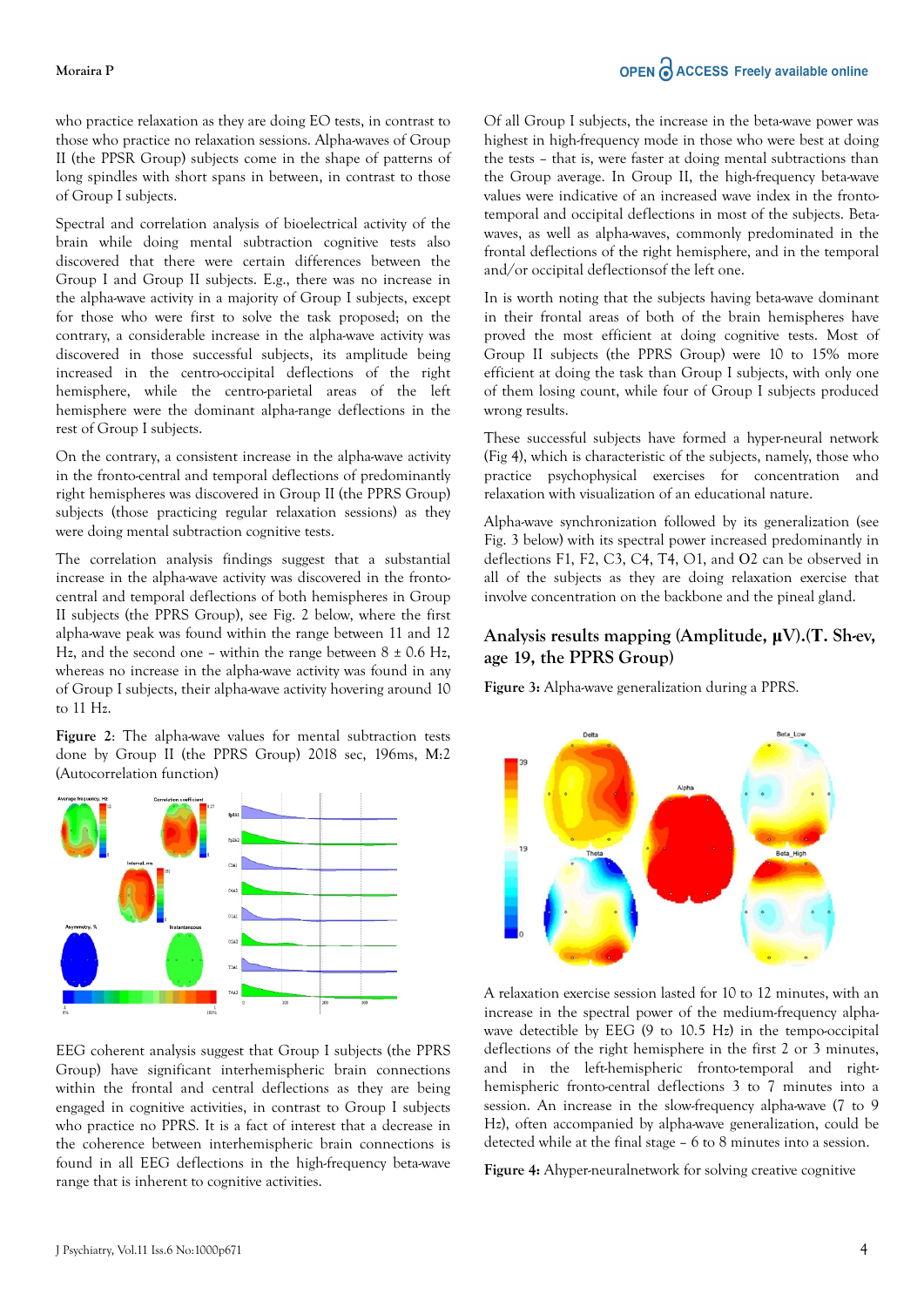### OPEN C ACCESS Freely available online



Thus, our research indicate that alpha-wave synchronization can be observed by EEG when the subjects are either doing cognitive tests or relaxation sessions. The very nature of synchronization in the subjects who practice relaxation sessions differs from that of those who practice no relaxation; besides it also depends on the very essence of relaxation exercises being done.

## **DISCUSSION**

Neurophysiology and neuropathology place a strong emphasis on the nature of alpha-wave activity, depending on various human body states. There exist inconclusive concepts of the very nature of alpha-waves and their functional essence. Some of the parameters of bioelectrical activity of the brain, which are found in the subjects practicing regular relaxation sessions, and which are related to alpha-wave synchronization, can be attributed to the relaxation technique using specific breathing patterns.

Our data of the essence of alpha-wave spindles in those practicing relaxation also corroborate an assertion (Soroko, S. I. et al., 1995) that the wave in question plays a major role in safeguarding a high level of plasticity of neurodynamic processes. When there is a malfunction in any of the mechanisms underlying control of sensory motor integration, alpha-wave spindle patterns on EEGs also become altered (Giesbrecht, T. et al., 2006; Middleton et al., 2004; Kaplan et al., 2005).

Alpha-wave analysis is used in estimation of the efficiency of psychomotor functioning by means of biofeedback (Bazanova, O.M. et al., 2013; Koryukalov Yu. I., 2014; Bazanova, O.M. et al., 2008).

Our research suggests that the very nature of alpha-wave synchronization in the subjects who regularly practice relaxation sessions (PPRS) differs from that found in those who practice no relaxation when both Groups are doing relaxation exercise or cognitive tests. It is noteworthy that the best cognitive activity efficiency was found in the PPRS Group subjects, a fact that we attribute to an enhanced ability of concentration in Group II subjects, with low-frequency alpha-wave observable in the PPRS subjects as a second alpha-wave activity peak. The researchers (Machinskaya,R.I., 2003; Schuher, F., 1995) also prove that it takes low-frequency alpha-waves within a range between 6.5 to 8 Hz to perform simple arithmetical operations.

The subjects who had the activity focuses in their fronto-central areas of both of the hemispheres and the temporo-parietal areas of the left hemispheres were the most efficient in doing the tests, see Fig. 4 below.

**Figure 4:** Pronounced coherent connections between alpha- and beta-waves of the right frontal areas and the temporo-occipital areas of the left hemisphere in the subjects who succeeded in completion of cognitive tests.



Thin line – coherence between 0.6 and 0.75; thick line – coherence > 0.75

Activation in the fronto-central and temporal areas of the brain cortex in subjects doing mental subtraction tests was observed by many researchers (Burbaud, P., 2000; Dehaene, S., 1999). Memory function also participates in cognitive activities, which involves, according to the data provided by (Haxby, J.V. et al., 2000; Bunge, S.A. et al., 2001), alongside frontal areas, the actuation of other cortical structures – e.g., parietal ones.

Our data concerning activity of various cortical areas when being engaged in cognitive activities (Koryukalov, Y.I., 2013) also indicate that alongside the frontal areas, the temporo-parietal areas of the hemisphere that dominates in information formation play a key role in retention of the information in question in short-term memory.

It is self-evident that cognitive activities and other mental functions are safeguarded by complex dynamical systems of neural ensembles. Based on the above facts, it is fair to assert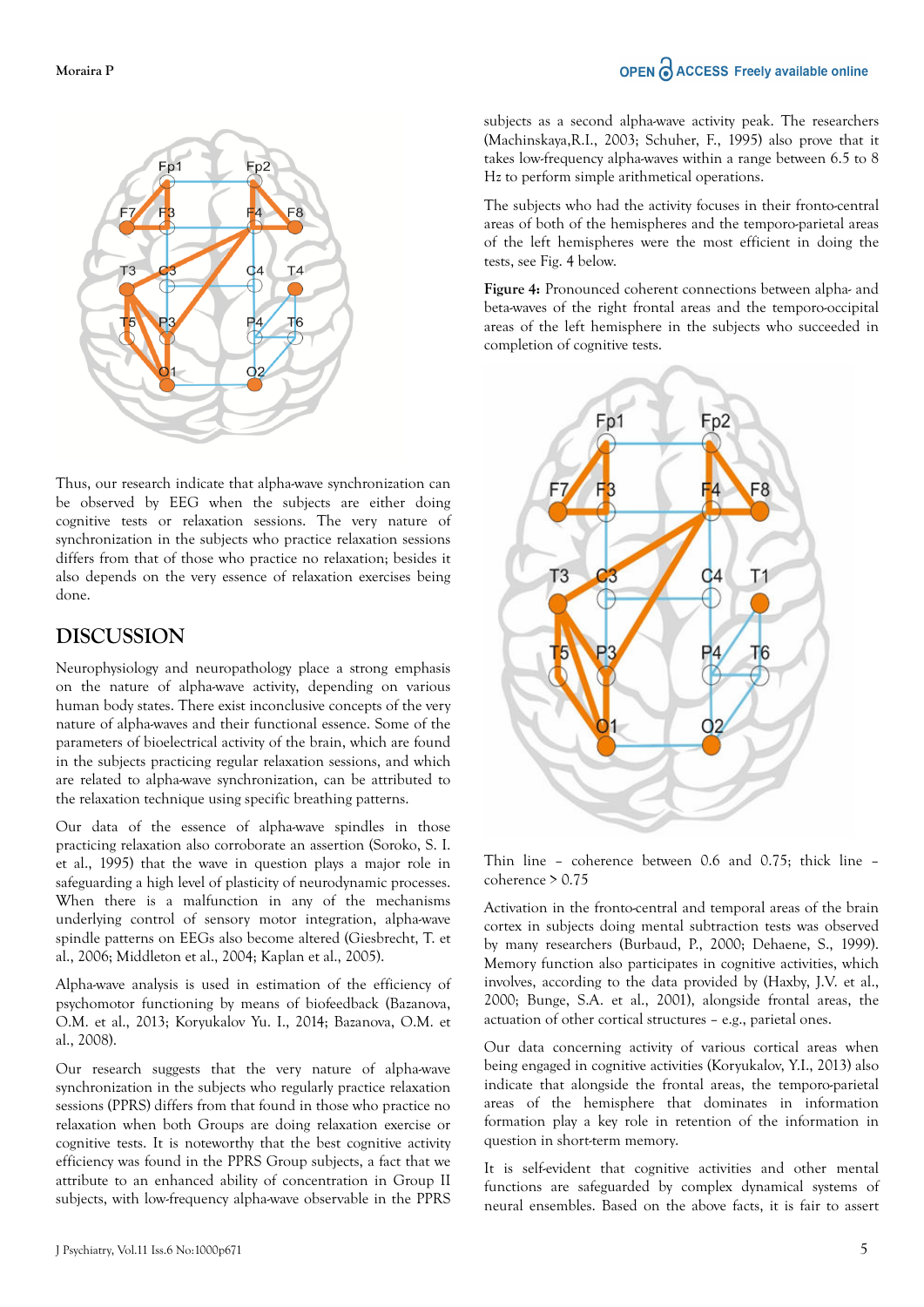#### **Moraira P**

that the very organization of those systems is founded on alphawave synchronization processes, which is why more profound research into synchronization may provide understanding of the mechanisms that underlie cognitive functions and contribute to the development of techniques for their correction.

We sought to find out how regular relaxation sessions impacted the nature of alpha-wave synchronization in subjects engaged in doing cognitive activities. We have discovered that relaxation sessions enhance the spectral power of alpha-wave both while at rest and when doing cognitive tests. Alpha-wave synchronization covers more extensive cortical areas, including frontal and central areas of both hemispheres in subjects that are being engaged in cognitive activities. The efficiency of cognitive activities is higher in those who practiced relaxation sessions than in those who do not.

We have identified the criteria for alpha-wave synchronization observed in the subjects that are being most efficient in solving cognitive tasks, namely Their EEG patterns have long spindles with short spans in between;two alpha-wave peaks are visible on their EEGs, the peak frequencies lying within the ranges between  $11.4 \pm 0.5$  Hz and  $8 \pm 0.6$  Hz respectively.

## **CONCLUSION**

Beneficial effect of relaxation sessions on the psychophysical body state has been proved by many researchers (Garwin, A. W., 2001; Scheufele, P. M., 2000). Our add facts as to the impact of relaxation on the cognitive functions at the level of bioelectrical activity of neurons to the research in question. The synchronization that we have observed may improve the plasticity of neurons, contribute to the formation and activation of neural networks that unite a number of key areas to synchronous function, and ultimately enhance cognitive efficiency.

We believe that the criteria for synchronization, which we have identified, may be of both diagnostic and prognostic value in estimation of cognitive function. However, further comprehensive research is required, including that conducted on subjects as they are being engaged in various cognitive activities.

## **REFERENCES**

- 1. [Aleksandrov, Yu. I., 2015., Psychophysiology: Textbook for](https://scholar.google.com/scholar?hl=en&as_sdt=0%2C5&q=Aleksandrov%2C+Yu.+I.%2C+2015.%2C+Psychophysiology%3A+Textbook+for+universities.+4th+ed.%2C+rev.+and+add.+Ed.%2Cby+Yu.+I.Aleksandrov%2C+SPb%2C+Peter%2C+ISBN5-272-00391-8%2C+496+pp.&btnG=) [universities. 4th ed., rev. and add. Ed.,by Yu. I.Aleksandrov, SPb,](https://scholar.google.com/scholar?hl=en&as_sdt=0%2C5&q=Aleksandrov%2C+Yu.+I.%2C+2015.%2C+Psychophysiology%3A+Textbook+for+universities.+4th+ed.%2C+rev.+and+add.+Ed.%2Cby+Yu.+I.Aleksandrov%2C+SPb%2C+Peter%2C+ISBN5-272-00391-8%2C+496+pp.&btnG=) [Peter, ISBN5-272-00391-8, 496 pp.](https://scholar.google.com/scholar?hl=en&as_sdt=0%2C5&q=Aleksandrov%2C+Yu.+I.%2C+2015.%2C+Psychophysiology%3A+Textbook+for+universities.+4th+ed.%2C+rev.+and+add.+Ed.%2Cby+Yu.+I.Aleksandrov%2C+SPb%2C+Peter%2C+ISBN5-272-00391-8%2C+496+pp.&btnG=)
- 2. [Aleksandrov, Yu. I., Anokhin, K.V., 2008, Neuron. Signal processing.](https://scholar.google.com/scholar?hl=en&as_sdt=0%2C5&q=Aleksandrov%2C+Yu.+I.%2C+Anokhin%2C+K.V.%2C+2008%2C+Neuron.+Signal+processing.+Plastic.Modeling+Fundamental+guide.Publishing+house+of+Tyumen+State+University%2C+548+pp.&btnG=) [Plastic.Modeling Fundamental guide.Publishing house of Tyumen](https://scholar.google.com/scholar?hl=en&as_sdt=0%2C5&q=Aleksandrov%2C+Yu.+I.%2C+Anokhin%2C+K.V.%2C+2008%2C+Neuron.+Signal+processing.+Plastic.Modeling+Fundamental+guide.Publishing+house+of+Tyumen+State+University%2C+548+pp.&btnG=) [State University, 548 pp.](https://scholar.google.com/scholar?hl=en&as_sdt=0%2C5&q=Aleksandrov%2C+Yu.+I.%2C+Anokhin%2C+K.V.%2C+2008%2C+Neuron.+Signal+processing.+Plastic.Modeling+Fundamental+guide.Publishing+house+of+Tyumen+State+University%2C+548+pp.&btnG=)
- 3. [Ascoli, G.A., Alonso-Nanclares, L., Anderson, S.A., et al, 2008, Petilla](https://scholar.google.com/scholar?hl=en&as_sdt=0%2C5&q=Ascoli%2C+G.A.%2C+Alonso-Nanclares%2C+L.%2C+Anderson%2C+S.A.%2C+et+al%2C+2008%2C+Petilla+terminology%3A+nomenclature+of+features+of+GABAergic+interneurons+of+the+cerebral+cortex%2C+Nat.+Rev.+Neurosci.+9+%287%29%3A+557%E2%80%9368.+&btnG=) [terminology: nomenclature of features of GABAergic interneurons of](https://scholar.google.com/scholar?hl=en&as_sdt=0%2C5&q=Ascoli%2C+G.A.%2C+Alonso-Nanclares%2C+L.%2C+Anderson%2C+S.A.%2C+et+al%2C+2008%2C+Petilla+terminology%3A+nomenclature+of+features+of+GABAergic+interneurons+of+the+cerebral+cortex%2C+Nat.+Rev.+Neurosci.+9+%287%29%3A+557%E2%80%9368.+&btnG=) [the cerebral cortex, Nat. Rev. Neurosci. 9 \(7\): 557–68.](https://scholar.google.com/scholar?hl=en&as_sdt=0%2C5&q=Ascoli%2C+G.A.%2C+Alonso-Nanclares%2C+L.%2C+Anderson%2C+S.A.%2C+et+al%2C+2008%2C+Petilla+terminology%3A+nomenclature+of+features+of+GABAergic+interneurons+of+the+cerebral+cortex%2C+Nat.+Rev.+Neurosci.+9+%287%29%3A+557%E2%80%9368.+&btnG=)
- 4. Bazanova, O.M., Jafarova, O.A., Mazhirina, K.V., Mernaya, E.M., Shtark M.B., 2008, Optimal functioning: Psychophysiological bases and neurofeedback training, Int. J. of Psychophysiology, 69, (3), 164 pp.
- 5. Bazanova, O.M., Balioz, N. V., Muravleva, B. B., Skoraya, M. V., 2013, Impact of training on an arbitrary increase in alpha-power

EEG on heart rate variability, Human Physiology, vol. 39, No. 1 February., pp. 86-97.

- 6. Bundzen, P.V., 2000, Current trends in the development of technologies of mental training of athletes, Annual Scientific Herald of the GAFK them, P.F. Lesgaft.SPb., pp. 40 - 44.
- 7. Bunge, S.A., Dudukovic, N.M., Thomason, M.E., Vaidya, C.J., Gabrieli, J.D.E., 2002, Immature frontal lobe contributions to cognitive control in children: evidence from fMRI, Neuron. 33, pp. 301–311.
- 8. Burbaud, P., Camus, O., Guehl, D., et al., 2000, Influence of cognitive strategies on the pattern of cortical activation during mental subtraction. A functional imaging study in human subjects, Neurosci. Lett., Vol. 287., Nl., pp.76-80.
- 9. Bushov, Yu.V.,Khodanovich, M.Yu., Ivanov, A.S., Svetlik, M.V., 2007, System mechanisms of time perception, Tomsk, TSU publishing house, 150 pp.
- 10. Bushov, Yu. V., Svetlik, M. V., Krutenkova, E. P., 2009, Connection of gamma oscillations with the level of intellect and accuracy of time perception, Vestn.Tomsk State.un-that, № 321. pp. 177–183.
- 11. Castro-Alamancos, M.A., Rigas, P., Tawara-Hirata, Y., 2007, Resonance (approximately10Hz) of excitatory networks in motor cortex: effects of voltage-dependent ion channel blockers, J. Physiol., Vol.578, №1, pp. 173–191.
- 12. Dehaene, S., Spelke, E., Pinel, P., et. al., 1999, Sources of mathematical thinking: Behavioral and brain-imaging evidence, Science,Vol.284., 970 pp.
- 13. Garvin, A.W., Trine, M.R., Morgan, W.P., 2001, Affective and metabolic responses to hypnosis, autogenic relaxation, and quiet rest in the supine and seated positions, Int. J. ClinExpHypn, Jan 49 (l) pp. 5-18.
- 14. Giesbrecht, T., Jongen, E.M., Smulders, F.T., Merckelbach, H., 2006, Dissociation, resting EEG, and subjective sleep experiences in undergraduates, J. Nerv. Ment.Dis., Vol. 194, № 5. pp. 362-368.
- 15. DOI:10.1097/01.nmd.0000217821.18908.bf
- 16. Gorev, A.S., Panova, E.N., 2009, Efficiency of biofeedback training of functional state regulation depending on individual psychophysiological characteristicss, J. Human Physiology, V. 35. No. 4. P. 1-8.
- 17. Haxby, J.V., Gobbini, M.I., Furey, M.L., Ishai, A., Schouten, J.L., Pietrini, P., 2001, Distributed and overlapping representations of faces and objects in ventral temporal cortex, Science293, pp. 2425–2430. DOI: 10.1126/science.1063736
- 18. Ivanitsky, A.M., Nikolaev, A.R., Ivanitsky, G.A., 2001, Cortical connectivity during word association search, Int. J. Psychophysiol, Vol. 42, No 1, pp. 35 – 53.
- 19. Jones E.G., 2001, The thalamic matrix and thalamocortical synchrony, Trends Neurosci, v.24, p.595-601. Kaplan, A.Ya.,Borisov, S.V., Zheligovskii, V.A., 2005, Classification of the adolescent EEG by the spectral and segmental characteristics for normals and patients schizophrenia- spectrum disorders, Higher nervous activities by P.Pavlov, T.55, №4, pp. 450-458.
- 20. Klimesch, W., Sauseng, P., Hanslmayr, S., 2007, EEG alpha oscillations: The inhibition-timing hypothesis, Brain Res. Rev, Vol. 53, pp. 63 – 88.
- 21. Korobeynikova, I. I., N.А. Karatygin, 2012, Spectral-coherent characteristics of EEG alpha rhythm in different efficiency of visual-spatial tasks perfomance in humans, Bulletin of experimental biology and medicine, T. 153, N 5. pp. 601–604. Kozlova, I. Yu., 2010, Electroencephalographic correlates of success of cognitive activity: dissertation, Candidate of Medical Sciences: 19.00.02, GOUVPO "Military Medical Academy", St. Petersburg, 128 pp.